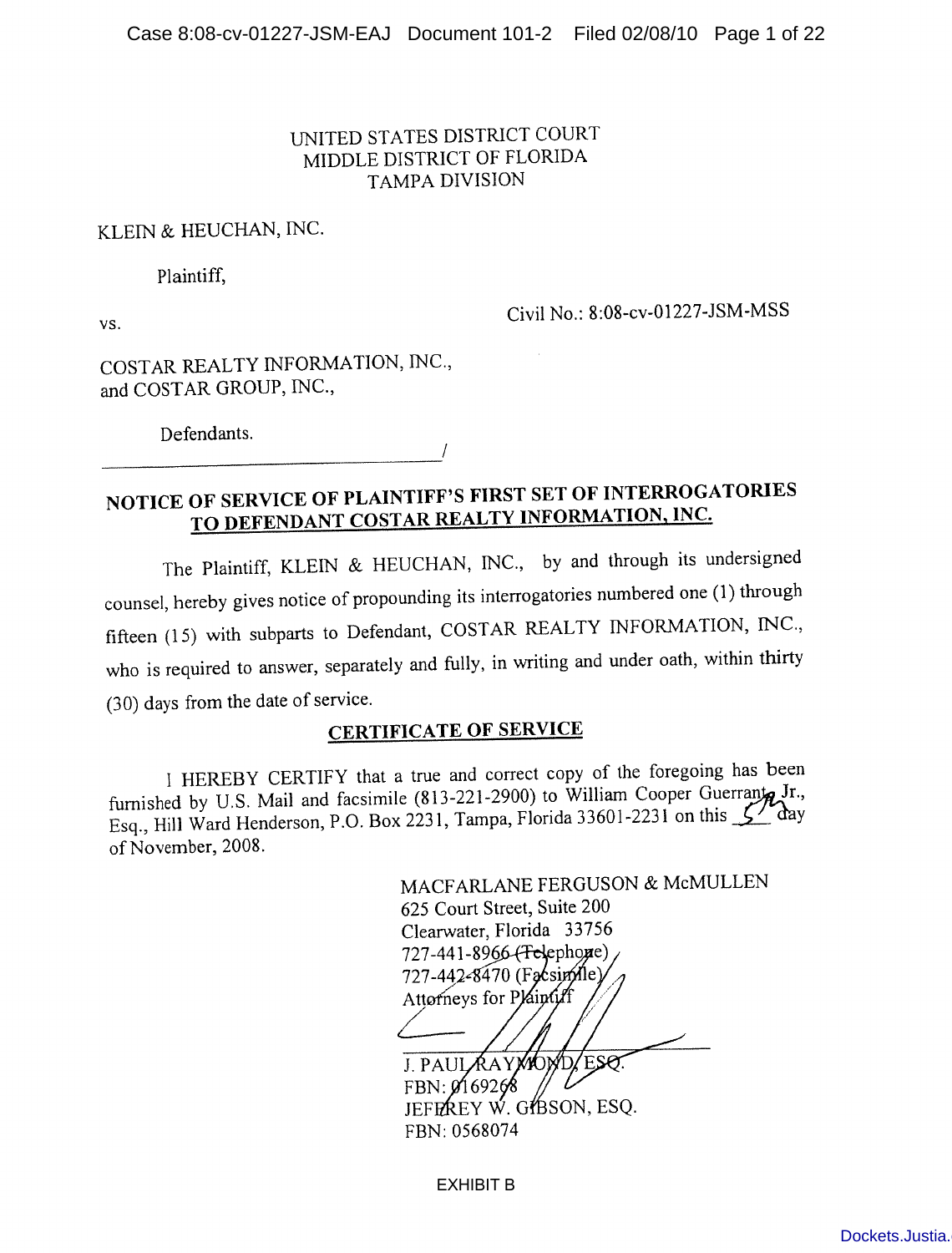## UNITED STATES DISTRICT COURT MIDDLE DISTRICT OF FLORIDA **TAMPA DIVISION**

### KLEIN & HEUCHAN, INC.

Plaintiff,

VS.

Civil No.: 8:08-cv-01227-JSM-MSS

COSTAR REALTY INFORMATION, INC., and COSTAR GROUP, INC.,

Defendants.

PLAINTIFF'S FIRST SET OF INTERROGATORIES TO DEFENDANT COSTAR REALTY INFORMATION, INC.

In accordance with Fed. R. Civ. P. 33, you are required to answer the following interrogatories, under oath, within thirty (30) days from the date hereof, to insert said answers upon the original and copy served, and to serve copies to all counsel of record pursuant to the Rules. If the space is insufficient for any answer, attach additional sheets making reference to the number of the interrogatory being answered.

#### DEFINITIONS AND INSTRUCTIONS

 $1.$ "Defendant" or "COSTAR" means the Defendant, Costar Realty Information, Inc., and also includes any of its past or present employees, officers, directors, agents, representatives, and attorneys, as well as any and all subsidiaries, predecessor or successor companies, any assignee or representative thereof, or other persons or entities acting or purporting to act on its behalf or direction.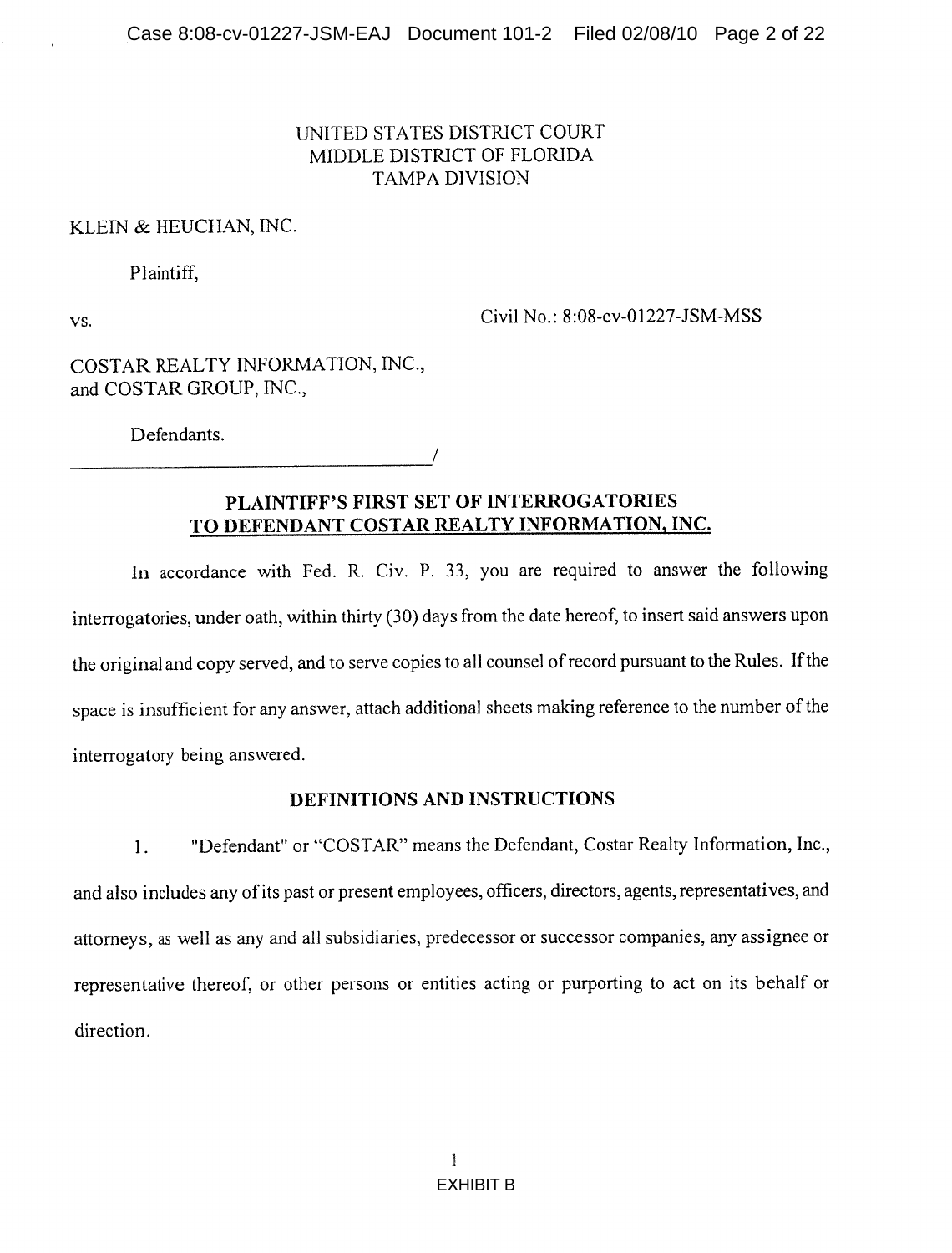$2.$ "Plaintiff" or "K&H" means the Plaintiff, Klein & Heuchan, Inc., and also includes any of its past or present employees, officers, directors, agents, representative, and attorneys, as well as any and all subsidiaries, predecessor or successor companies, any assignee or representative thereof, or other persons or entities acting or purporting to act on its behalf or direction.

 $3<sub>1</sub>$ "COSTAR GROUP" means the Defendant, Costar Group, Inc., and also includes any of its past or present employees, officers, directors, agents, representatives, and attorneys, as well as any and all subsidiaries, predecessor or successor companies, any assignee or representative thereof, or other persons or entities acting or purporting to act on its behalf or direction.

"BELL" means Scott Bell, as referenced in Plaintiff's Complaint and also includes any  $4.$ assignee or representative thereof, or other persons acting or purporting to act on his behalf or direction.

5. "CUSTOMER" means that individual or entity with which COSTAR or COSTAR GROUP had a License Agreement to access CoStar Property Professional, CoStar Comps, CoStar Tenant commercial real estate information databases and related software and which BELL was an employee or independent contractor.

6. "AUTHORIZED USER" means an individual employed by a CUSTOMER or an Independent Contractor of a CUSTOMER at a site identified in the License Agreement, and who is specified in the License Agreement as a user of a specific Passcode-Protected Product.

"LICENSE AGREEMENT" means a written agreement between COSTAR or 7. COSTAR GROUP and CUSTOMER which allowed CUSTOMER access to any information services and databases of COSTAR or COSTAR GROUP, including CoStar Property Professional, CoStar Compa and CoStar Tenant databases and related software.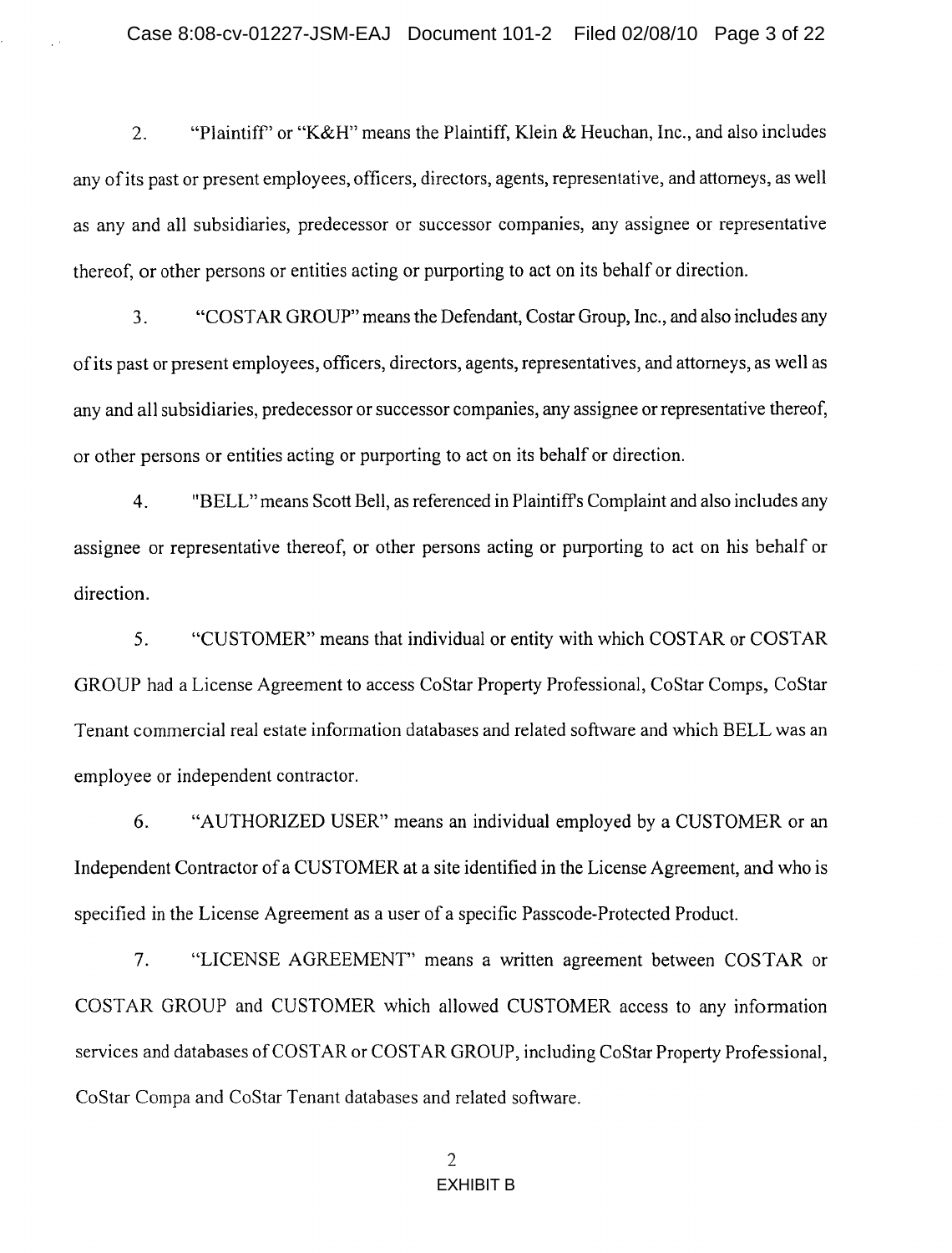8. "Relating to" or "relate to" means, without limitation, consisting of, referring to, describing, discussing, constituting, identifying, evidencing, containing, reflecting, mentioning, concerning, pertaining to, citing, summarizing, alluding to, analyzing, or bearing any logical or factual connection with the matter discussed.

9. "Document" means any medium upon or through which intelligence or information may be recorded or retrieved, and includes, without limitation, the original and each copy, regardless of origin and location, of any book, pamphlet, periodical, letter, memorandum (including any memorandum or report of a meeting or conversation), invoice, bill, order form, receipt, financial statement, accounting entry, diary, calendar, facsimile, e-mail, telex, telegram, cable, report, record, contract, agreement, study, handwritten note, draft, working paper, chart, paper, print, graph, index, list, tape, sound recording, photograph, microfilm, data sheet or data processing card, or any other written, recorded, transcribed, punched, taped, filmed, or graphic matter, however reproduced, which is in your possession, custody or control (which shall be deemed to include, without limitation, matters within the possession or custody of your present or former agents or attorneys) or which was, but is no longer, in your possession, custody or control. "Document" is used in its broadest sense and includes "documents," "other tangible things," and any other materials within the scope of Fla.R.Civ.P. 1.280.

10. "Communication" means any oral or written utterance, notation, or statement of any nature whatsoever, by and to whomsoever made, including, but not limited to, correspondence, conversations, dialogues, discussions, interviews, consultations, agreements, and other understandings between or among two or more persons or entities.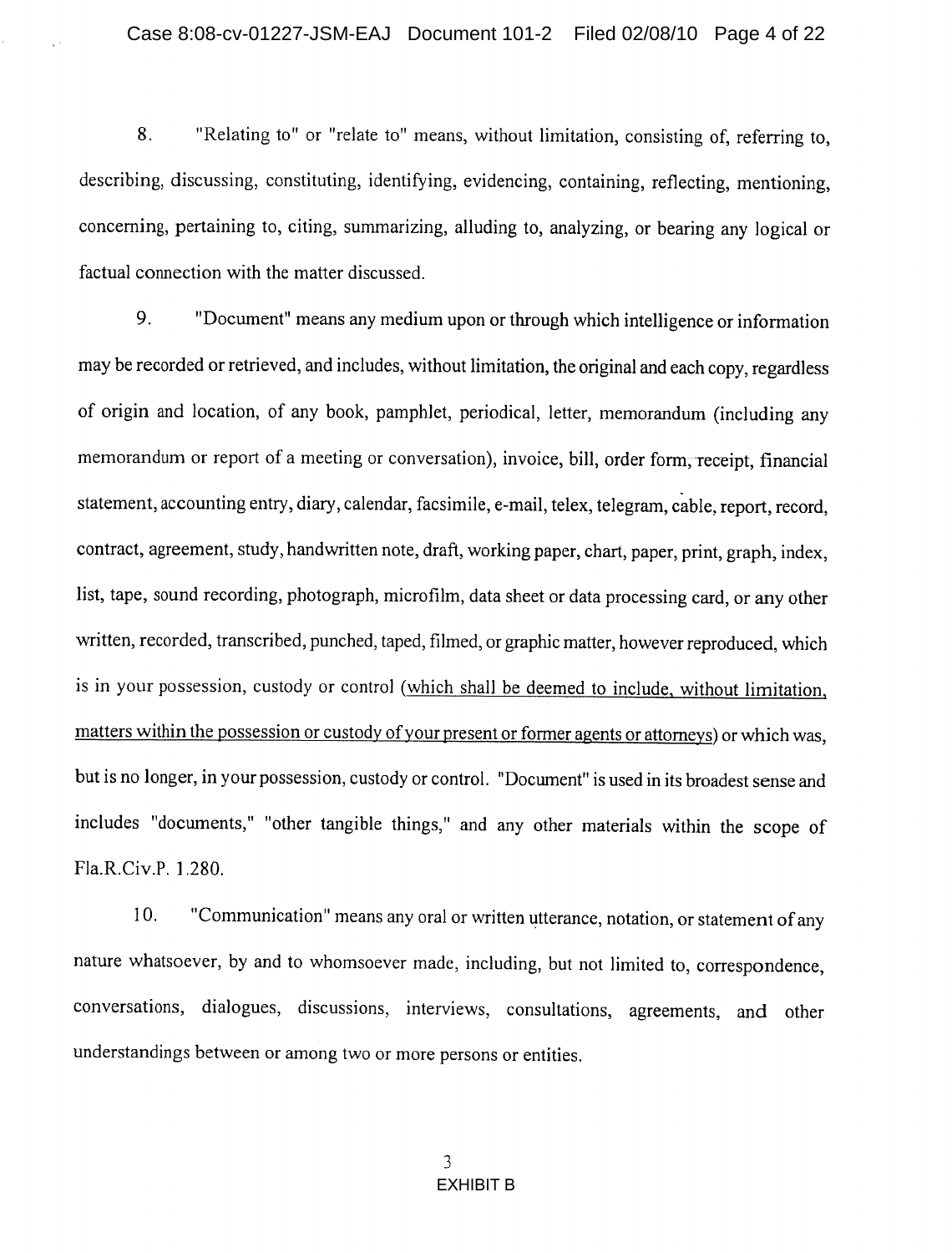$11.$ You are to produce answers to these interrogatories at the offices of Macfarlane, Ferguson & McMullen, P.A., 625 Court Street, Suite 200, Clearwater, Florida 33756, within the time set forth in this request.

 $12.$ If you desire confidentiality for business reasons for any of the discovery sought, contact Plaintiff's counsel immediately with proposed language for an agreement to that effect, identifying all types of documents for which protection is sought and the reasons for their confidentiality.

13. If a person, fact, oral communication, or document is mentioned or referred to in response to more than one of these interrogatories, the Defendant need not completely identify him, her, or it in every such instance, provided that the Defendant supplies a complete identification in one such instance and in all other such instances makes specific reference to the place, by page and paragraph, in the answers to these interrogatories where he, she, or it is fully identified.

As used herein, the singular shall be deemed to include the plural and vice versa; the 14. masculine shall be deemed to include the feminine and vice versa; the disjunctive ("or") shall be deemed to include the conjunctive ("and") and vice versa; and each of the functional words "each", "every", and "any" and "all" shall be deemed to include each of the other functional words.

15. Interrogatories which cannot be answered in full shall be answered as completely as possible, and incomplete answers shall specify the reasons for the incompleteness, as well as stating whatever knowledge, information or belief you possess with regard to each unanswered or partially answered interrogatory.

16. "Identify" means:

(a) When used in reference to an individual, to provide the individual's full name,

### $\overline{4}$ **EXHIBIT B**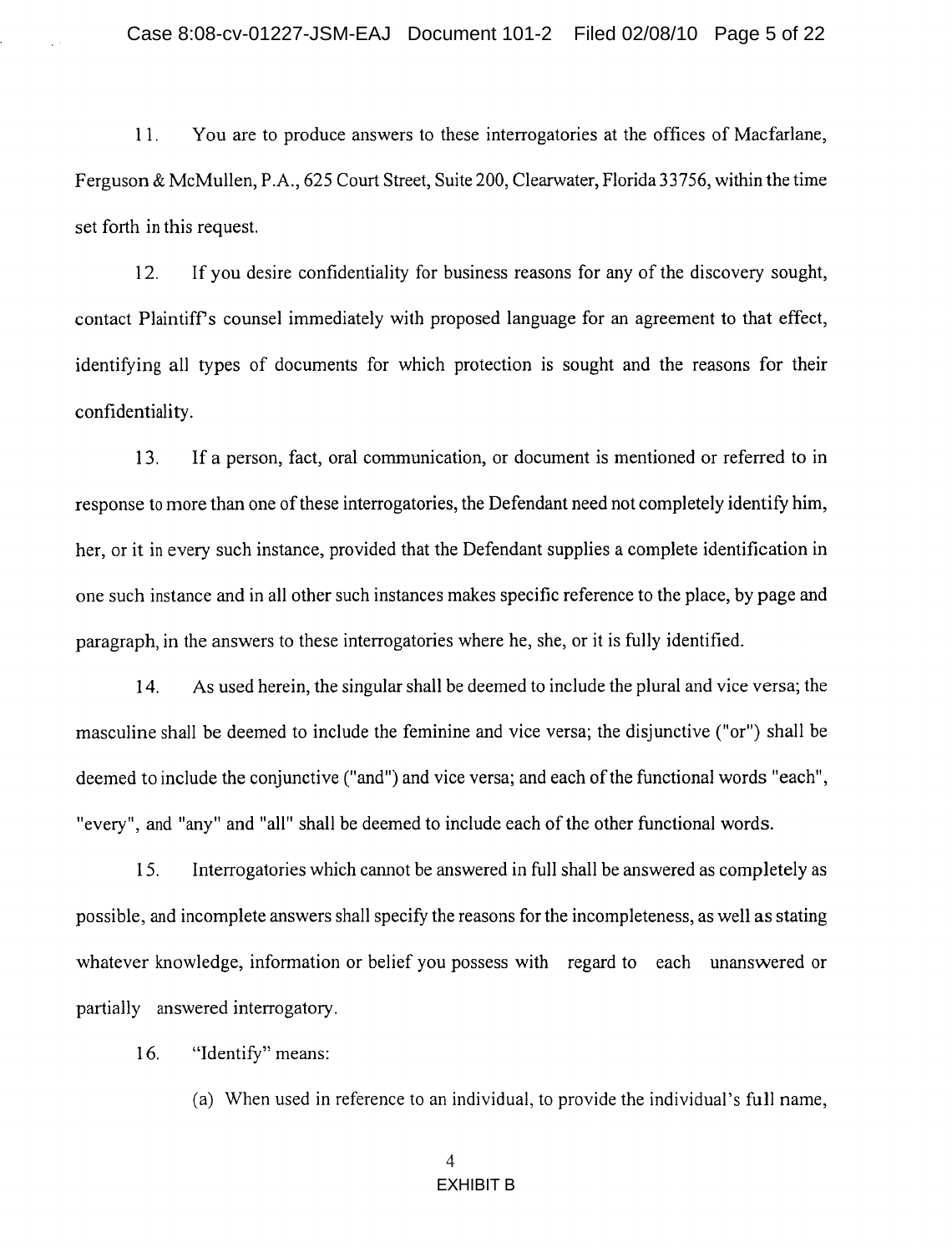present or last known home and business addresses, home phone number, and the present or last known place of employment.

(b) When used in reference to any organization, to provide the organization's full name and state of incorporation (if applicable), the address of the organization's principal place of business, and all telephone numbers;

(c) When used in reference to a document, to provide (i) the type of document; (ii) general subject matter; (iii) date of the document; (iv) author(s), addressee(s) and recipient(s); and (v) the present custodian and location of the document.

For all materials for which you claim attorney-client privilege, provide an appropriate 17. privilege log containing the type of materials, (e.g. letter, contract, memorandum, notes, etc.) the date of the material, the author and recipient of the material, and the type of medium. (e.g. document, photograph, sketch, diagram, blueprints, computer disks, etc.)

Unless otherwise stated, the time frame of the requested materials is from January 1, 18. 2006, through to the present.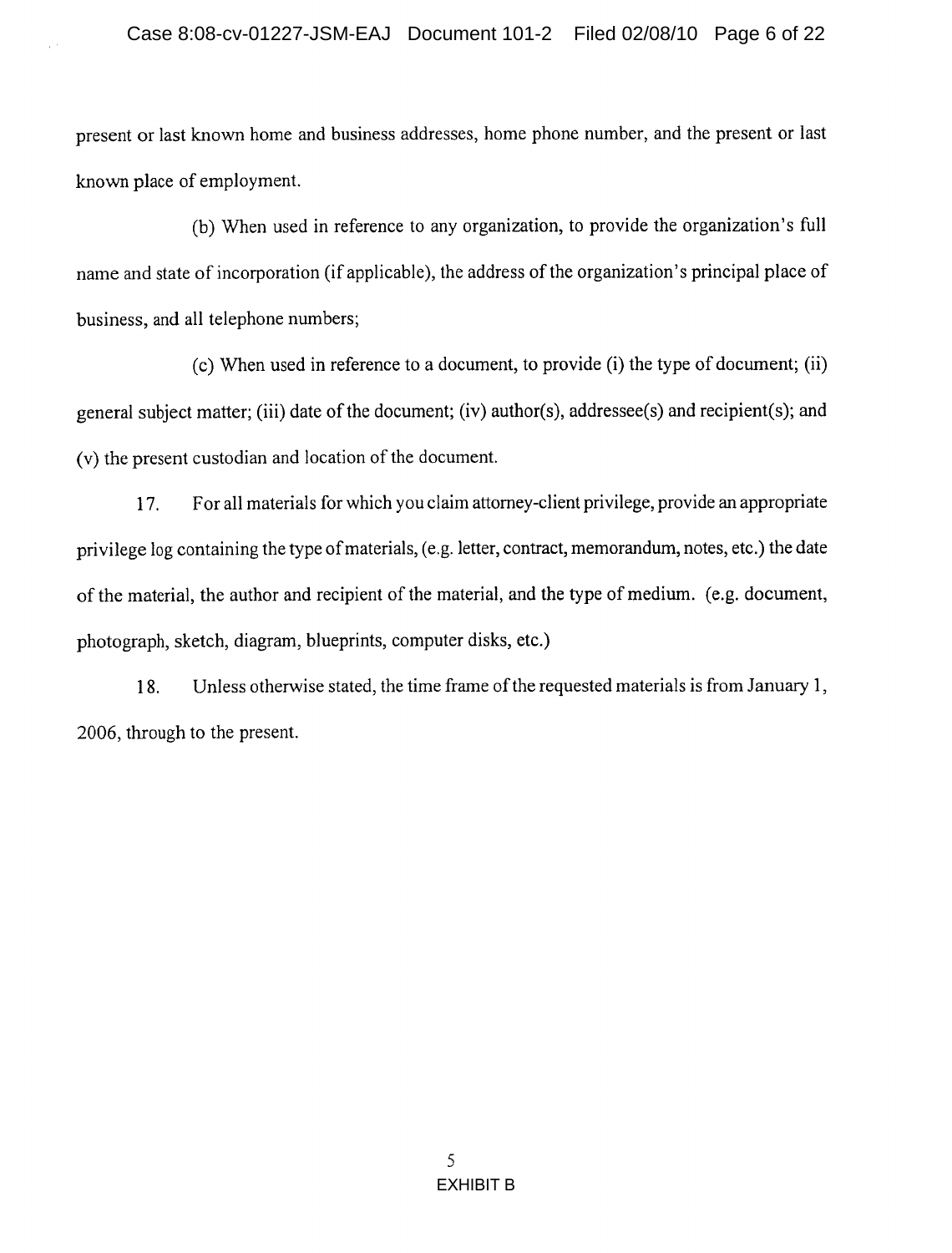#### **INTERROGATORIES**

Identify by name, address and telephone number the CUSTOMER with which  $1.$ COSTAR or COSTAR GROUP granted the License Agreement to access CoStar Property Professional, CoStar Comps, CoStar Tenant commercial real estate information databases and related software and with which you allege BELL was an employee or independent contractor. If the CUSTOMER identified is anything other than a natural person, please identify the contact person for the CUSTOMER by name, address and telephone.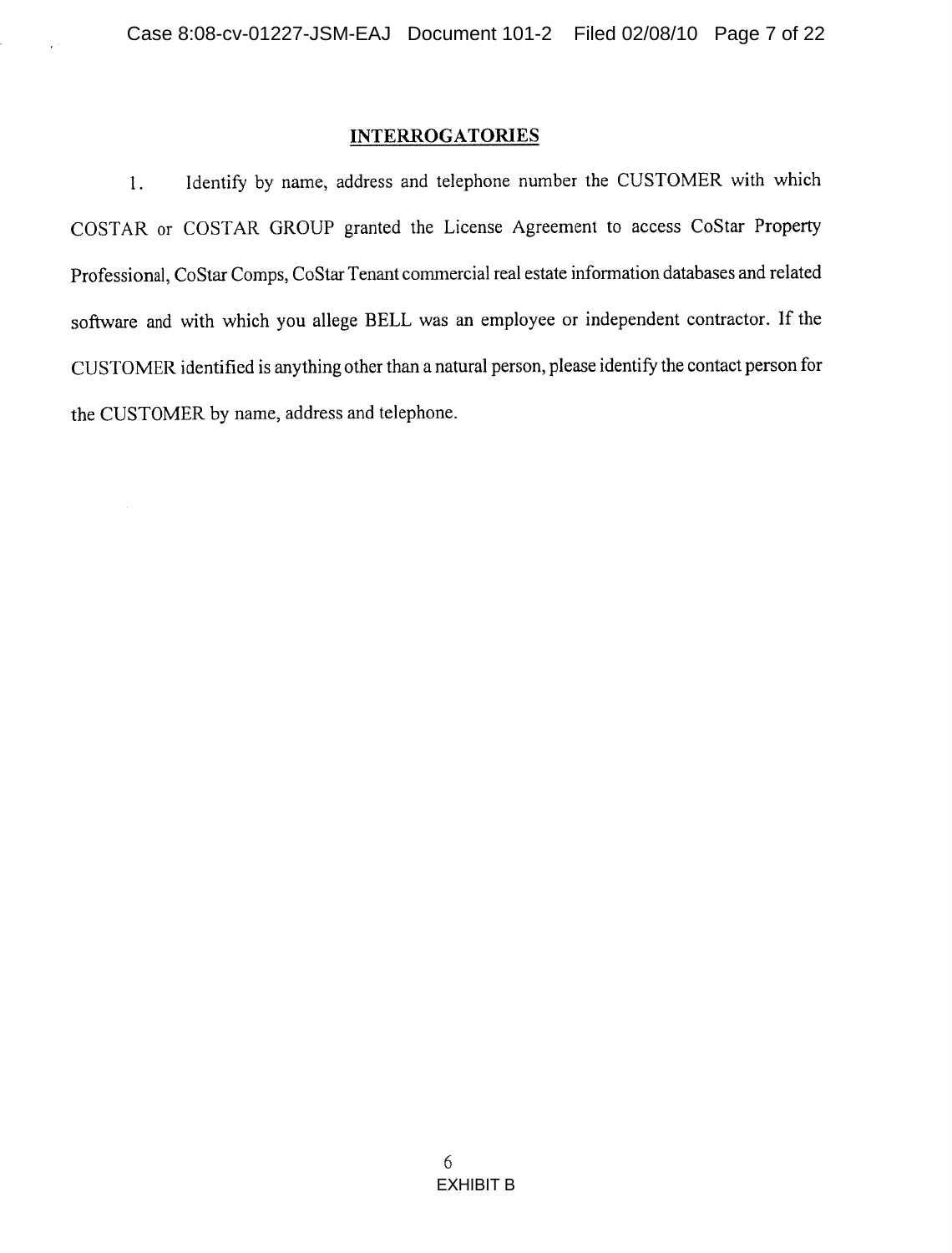Identify every communication that had with any representative, employee or agent of  $2.$ CUSTOMER that relates to a LICENSE AGREEMENT, and for each such communication, identify the recipient of the communication, the date the communication was made, the means of the communication (written, verbal, telephone call, etc.), and identify the substance of the communication in detail.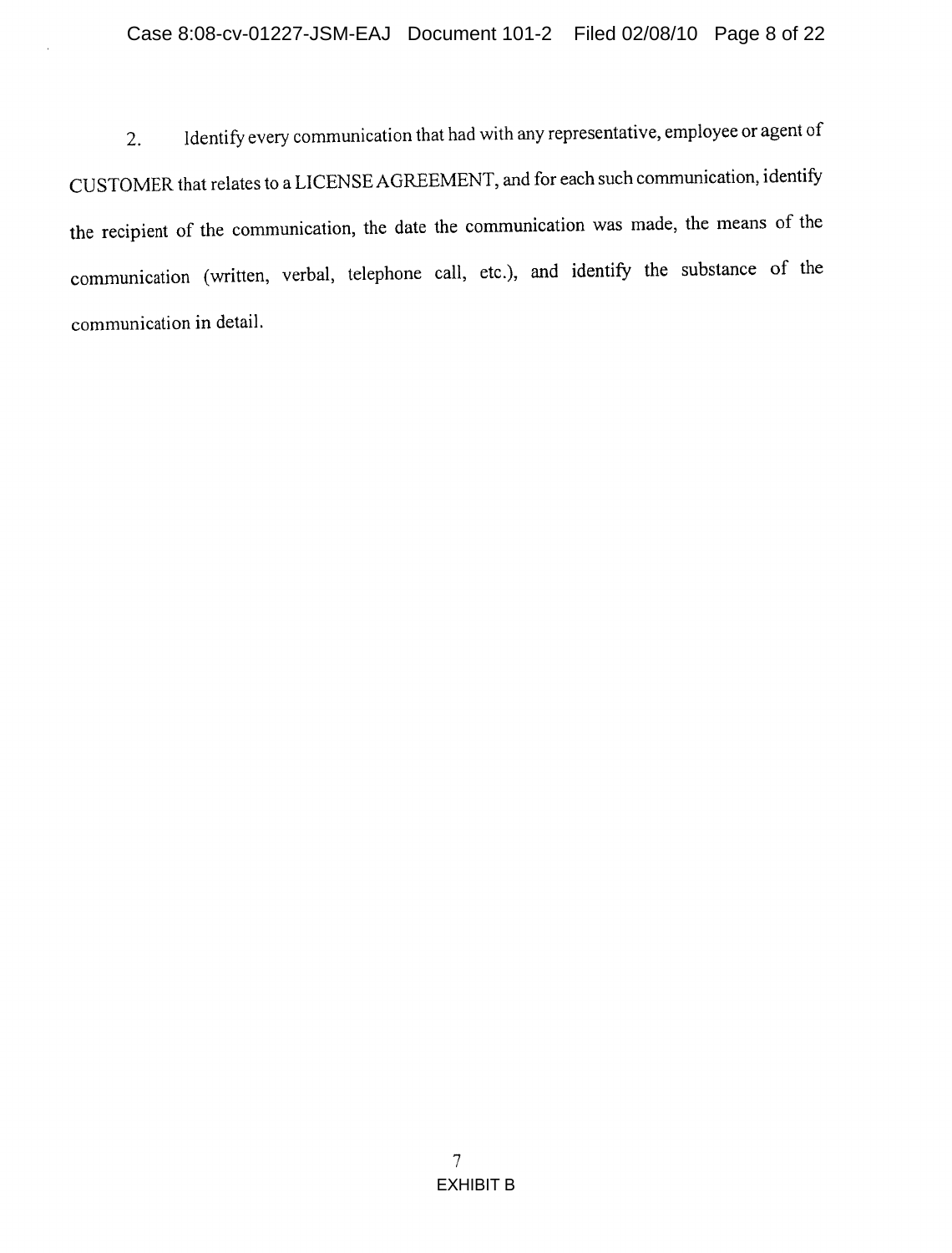Identify every communication had with any representative, employee or agent of  $3.$ CUSTOMER that relates to BELL, and for each such communication, identify the recipient of the communication, the date the communication was made, the means of the communication (written, verbal, telephone call, etc.) and identify the substance of the communication in detail.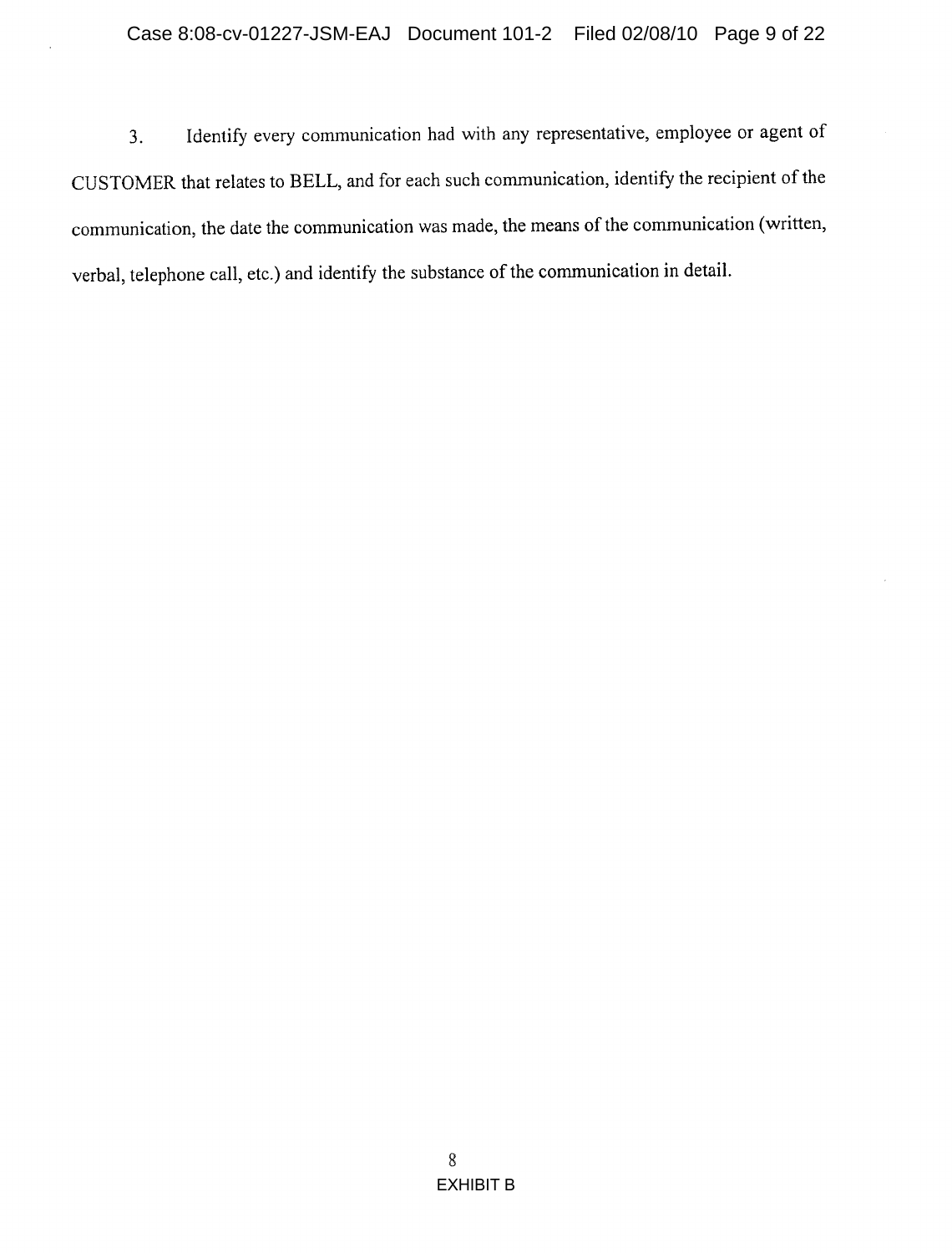Identify every communication had with any representative, employee or agent of  $4.$ CUSTOMER that relates to AUTHORIZED USERS, and for each such communication, identify the recipient of the communication, the date the communication was made, the means of the communication (written, verbal, telephone call, etc.) and identify the substance of the communication in detail.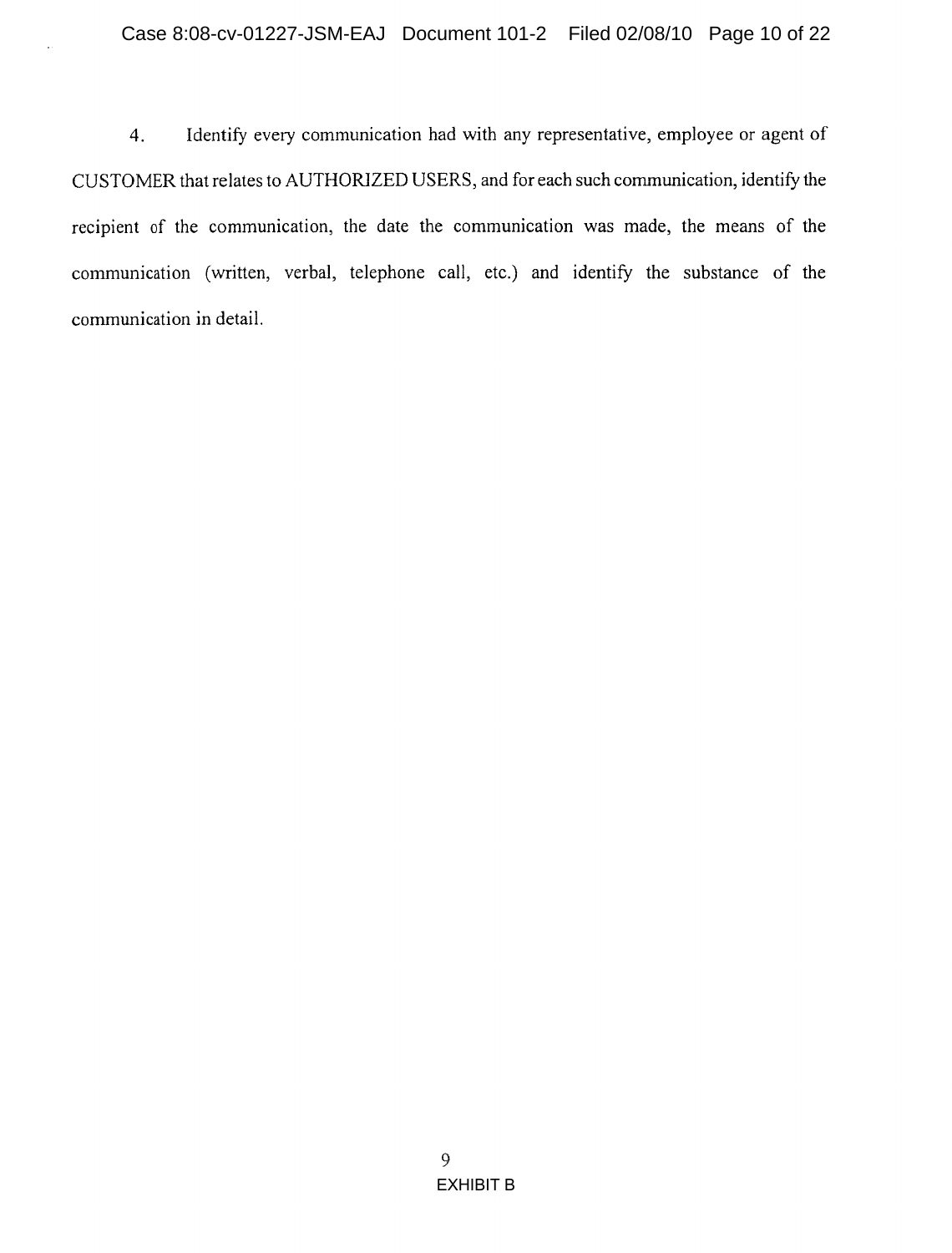Identify every communication had with BELL, and for each such communication, 5. identify the parties to the communication, the date the communication was made, the means of the communication (written, verbal, telephone call, etc.) and identify the substance of the communication in detail.

 $\hat{\boldsymbol{\epsilon}}$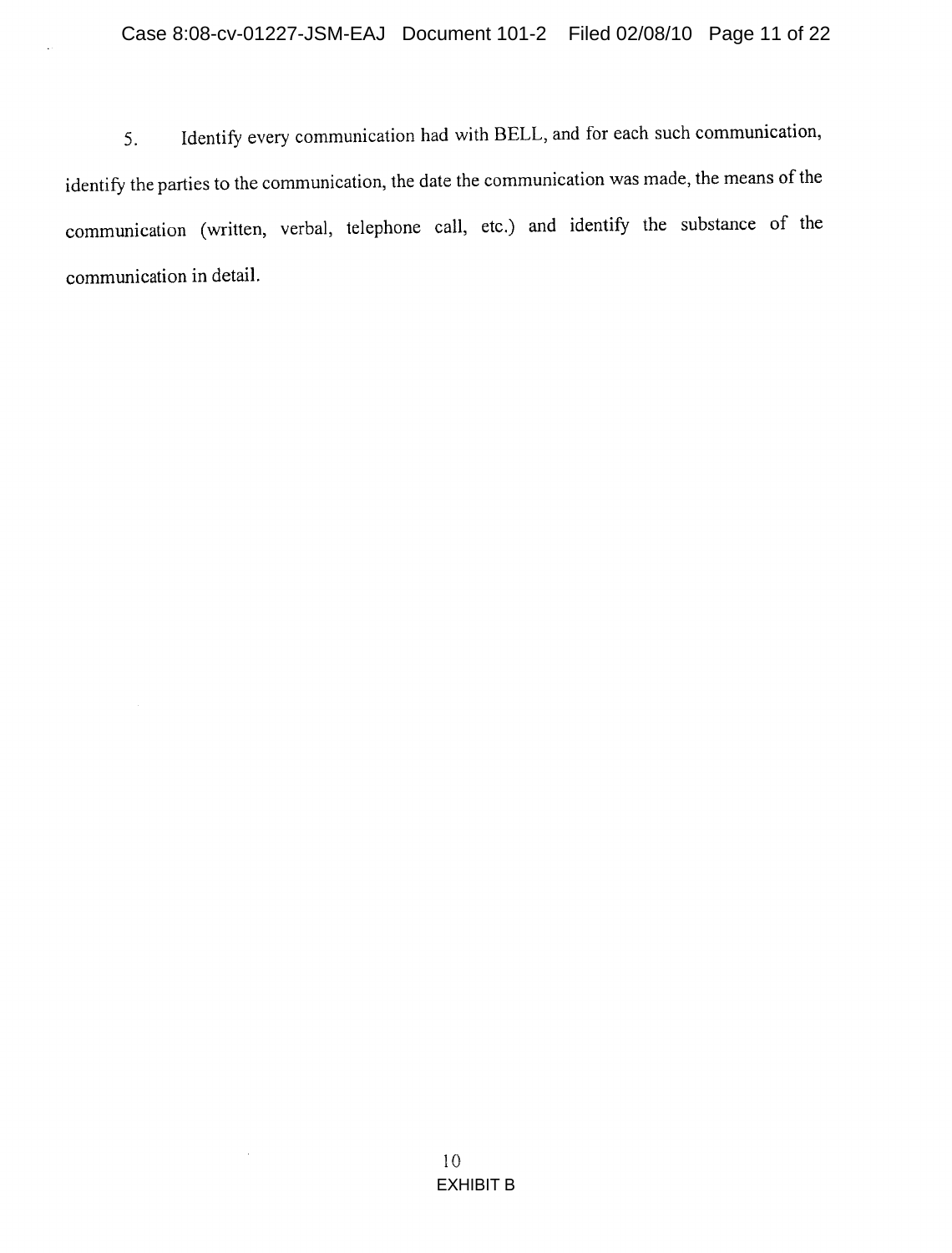With respect to BELL's status as an AUTHORIZED USER, identify all contracts and 6. agreements relating to such authorization; identify the date BELL became an AUTHORIZED USER; identify all documents which would show the date BELL became an AUTHORIZED USER; identify the date BELL became an Unauthorized User; and identify all documents which would show the date BELL became an Unauthorized User.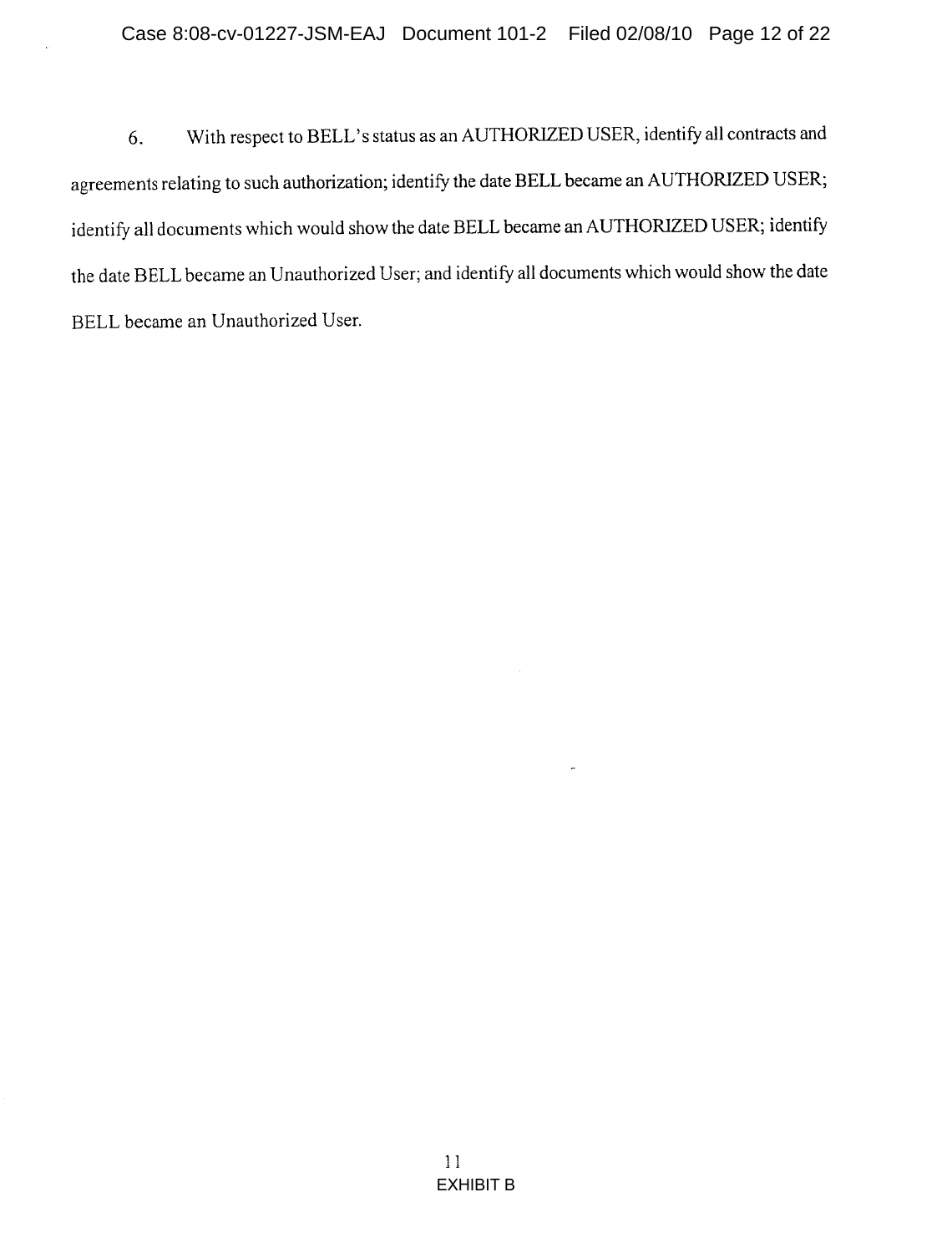Identify all efforts and communications between CUSTOMER and COSTAR or 7. COSTAR GROUP to notify, inquire or otherwise communicate regarding a change in status of an AUTHORIZED USER.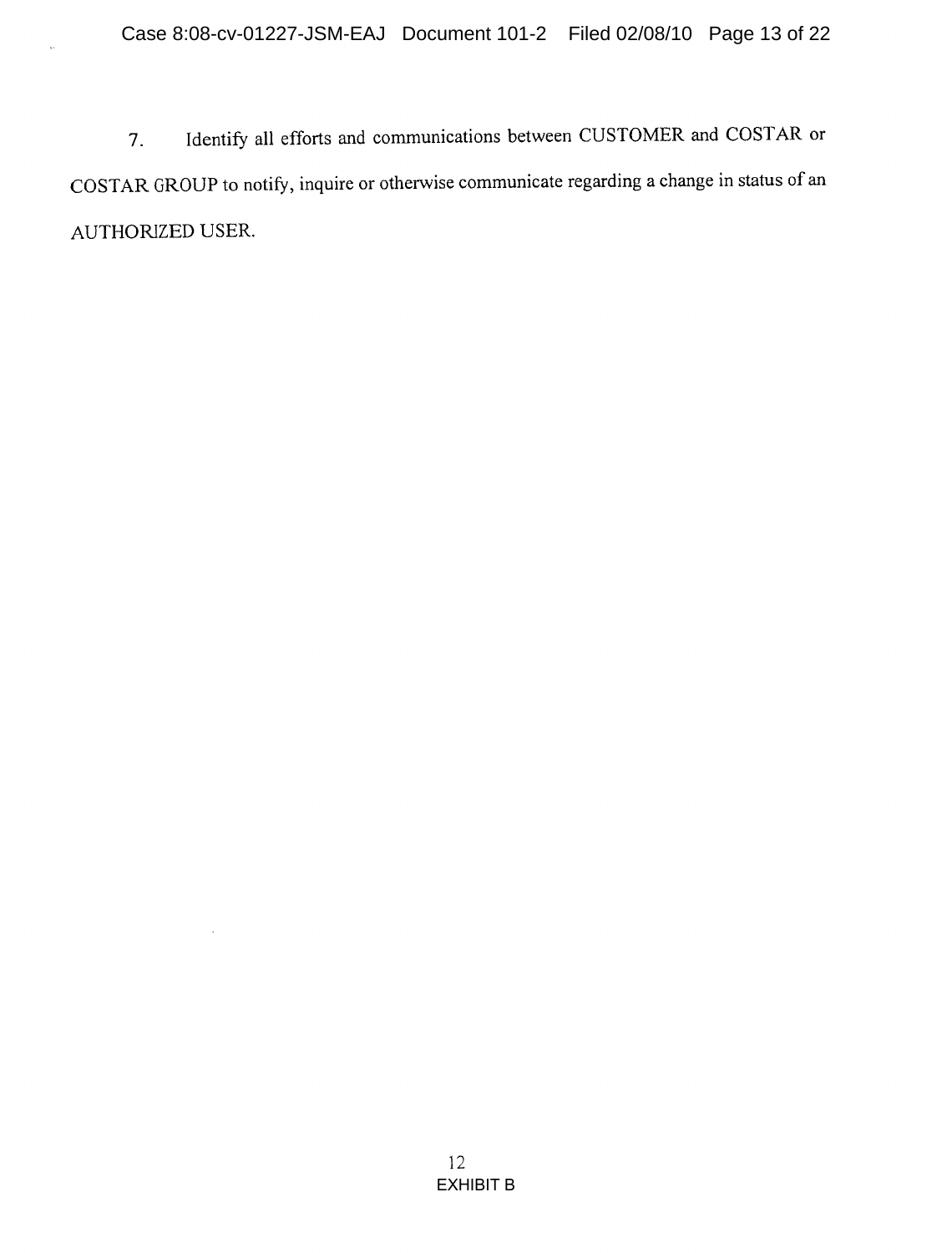Identify all efforts and steps taken by COSTAR or COSTAR GROUP to prevent 8. BELL from accessing COSTAR or COSTAR GROUP's copyright protected databases and materials.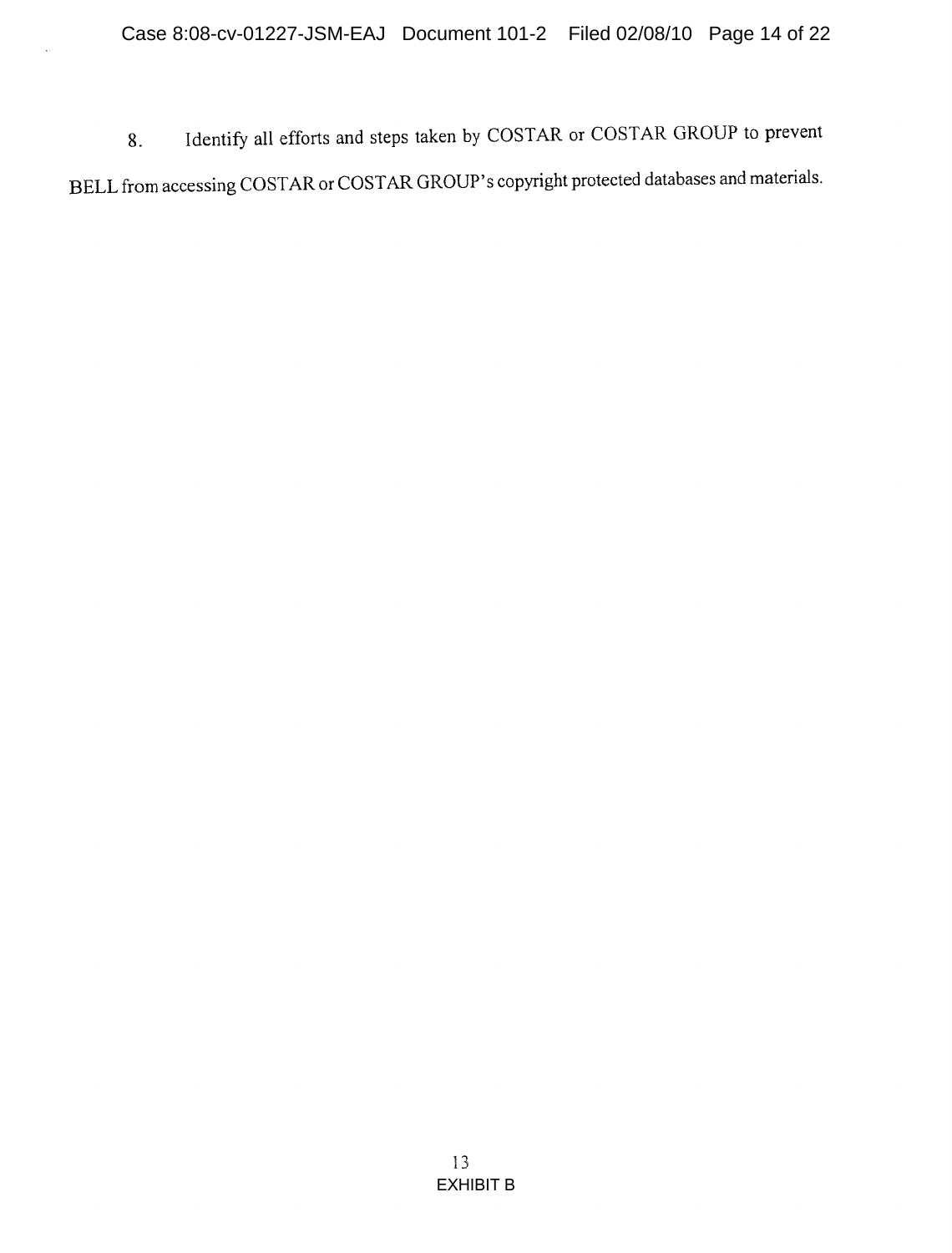Identify all facts known by COSTAR or COSTAR GROUP which would show that 9. H&K profited directly from any alleged infringement by BELL; identify by names, titles and addresses all persons relied upon to support those facts; and identify all documents relied upon to support those facts.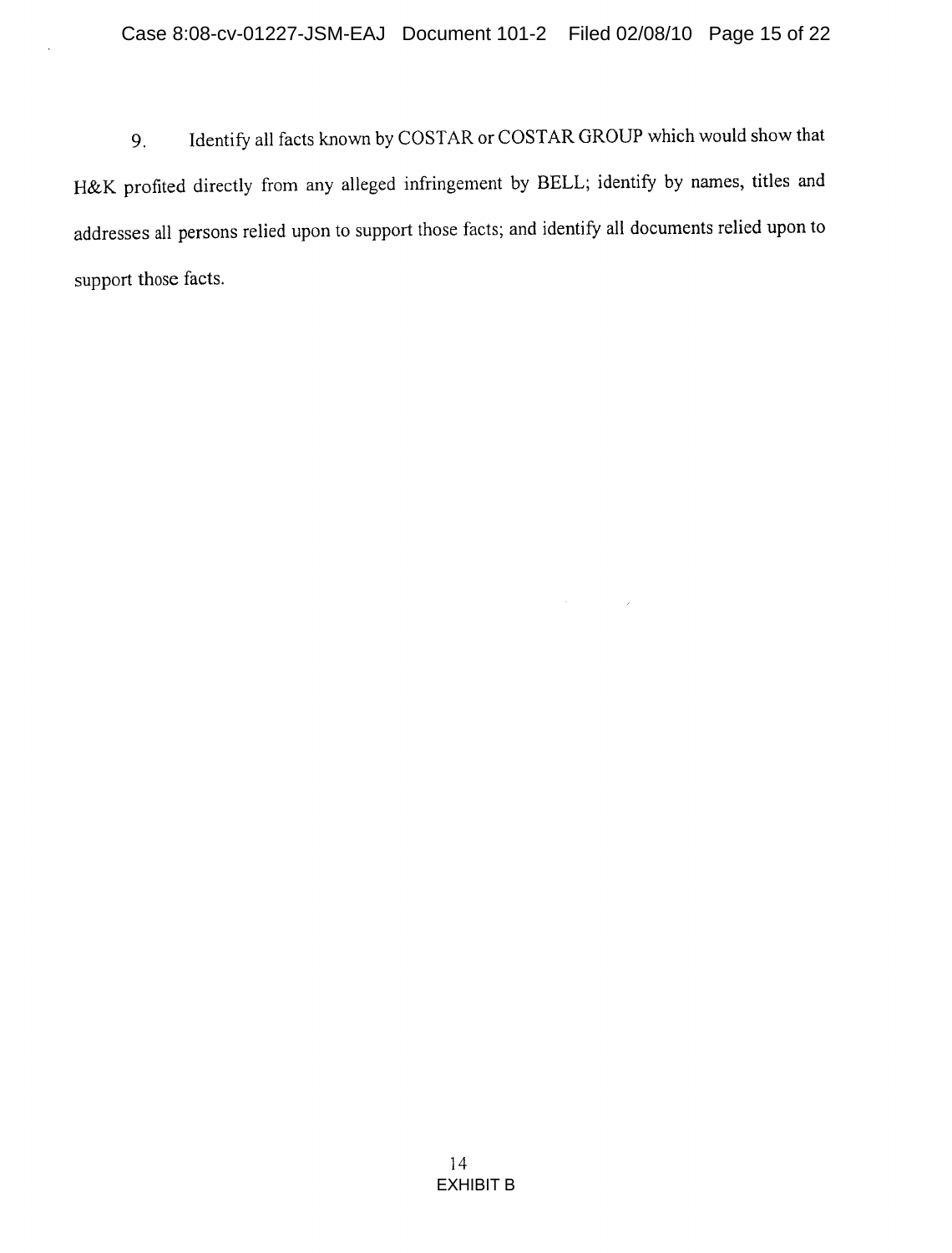Identify all facts known by COSTAR or COSTAR GROUP which would show that  $10.$ H&K had the right and ability to supervise BELL; identify by names, titles and addresses all persons relied upon to support those facts; and identify all documents relied upon to support those facts.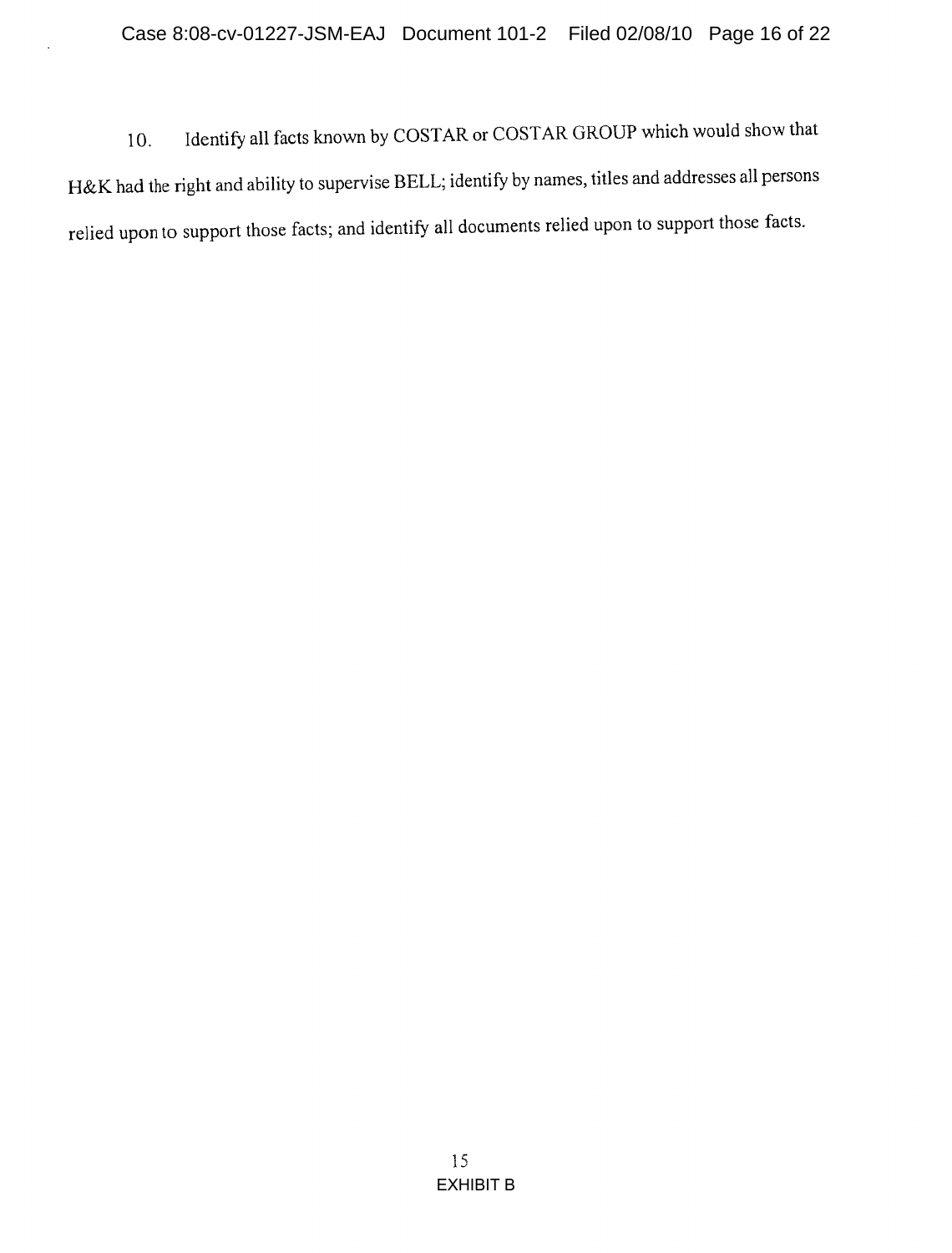Identify all facts known by COSTAR or COSTAR GROUP which would show that  $11.$ BELL directly infringed on a COSTAR or COSTAR GROUP copyright; identify by names, titles and addresses all persons relied upon to support those facts; and identify all documents relied upon to support those facts.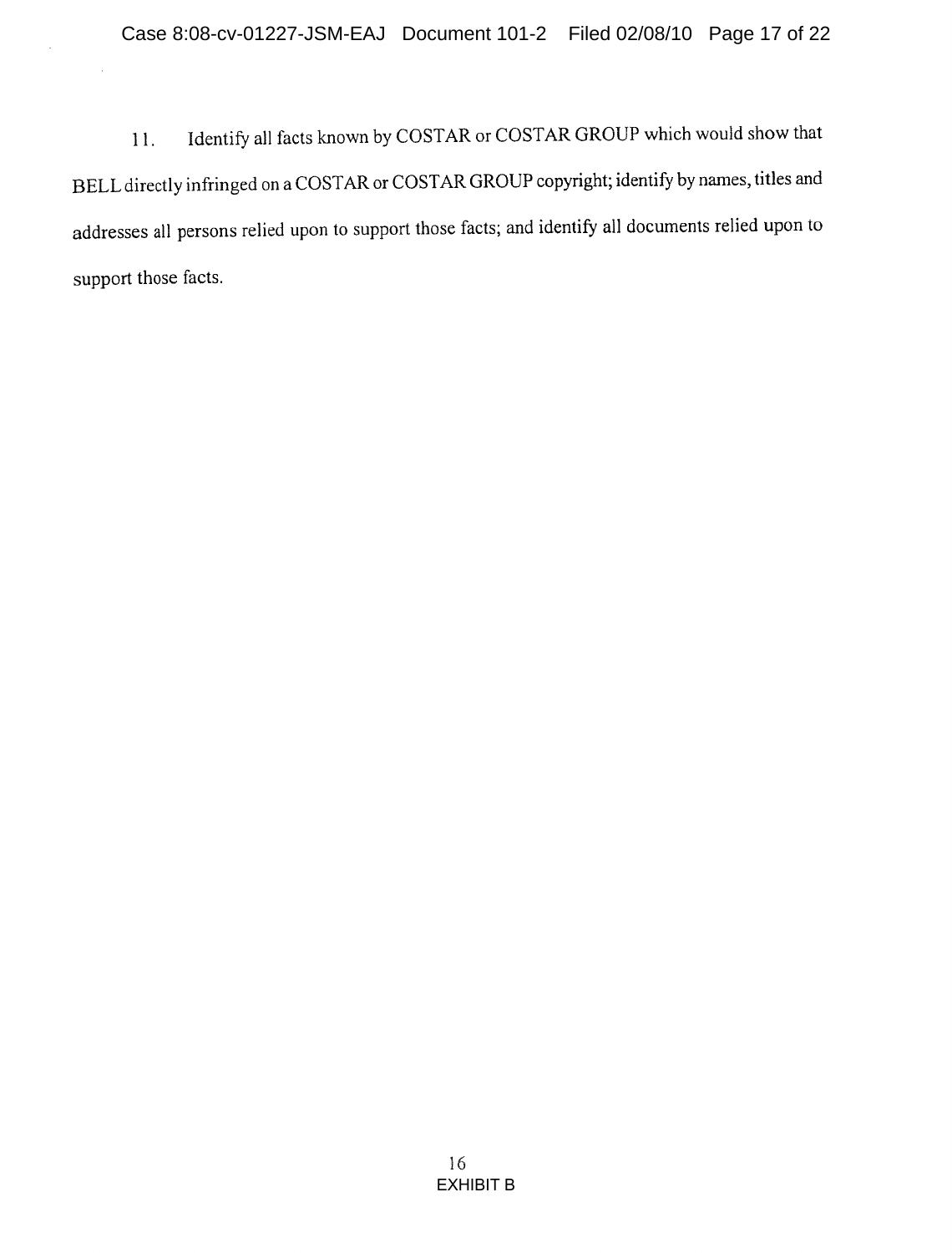Identify all facts known by COSTAR or COSTAR GROUP which would show that  $12.$ H&K had knowledge of any direct infringement by BELL; identify by names, titles and addresses all persons relied upon to support those facts; and identify all documents relied upon to support those facts.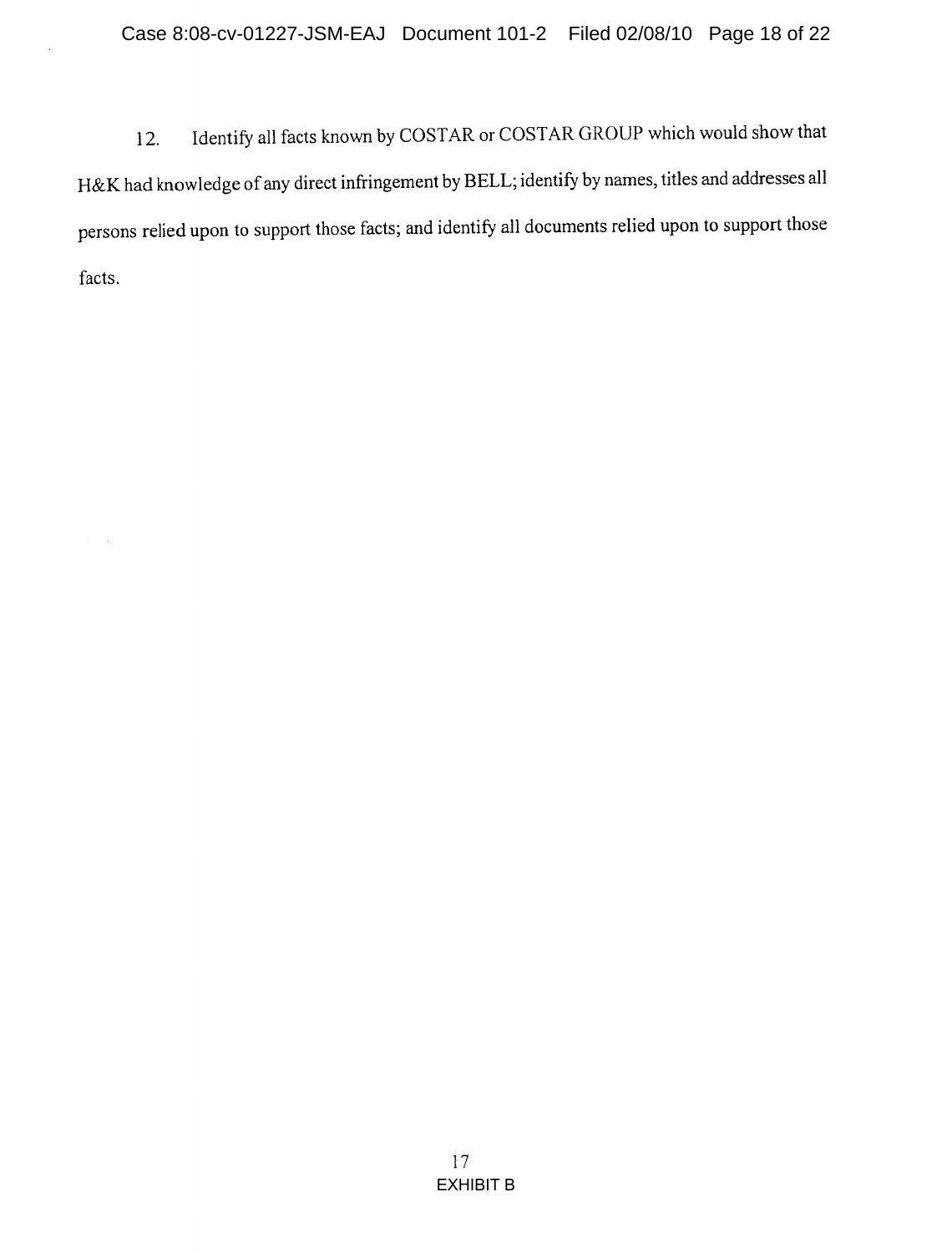Identify all facts known by COSTAR or COSTAR GROUP which would show that 13. H&K intentionally induced, encouraged or materially contributed to the direct infringement by BELL; identify by names, titles and addresses of all persons relied upon to support those facts; and identify all documents relied upon to support those facts.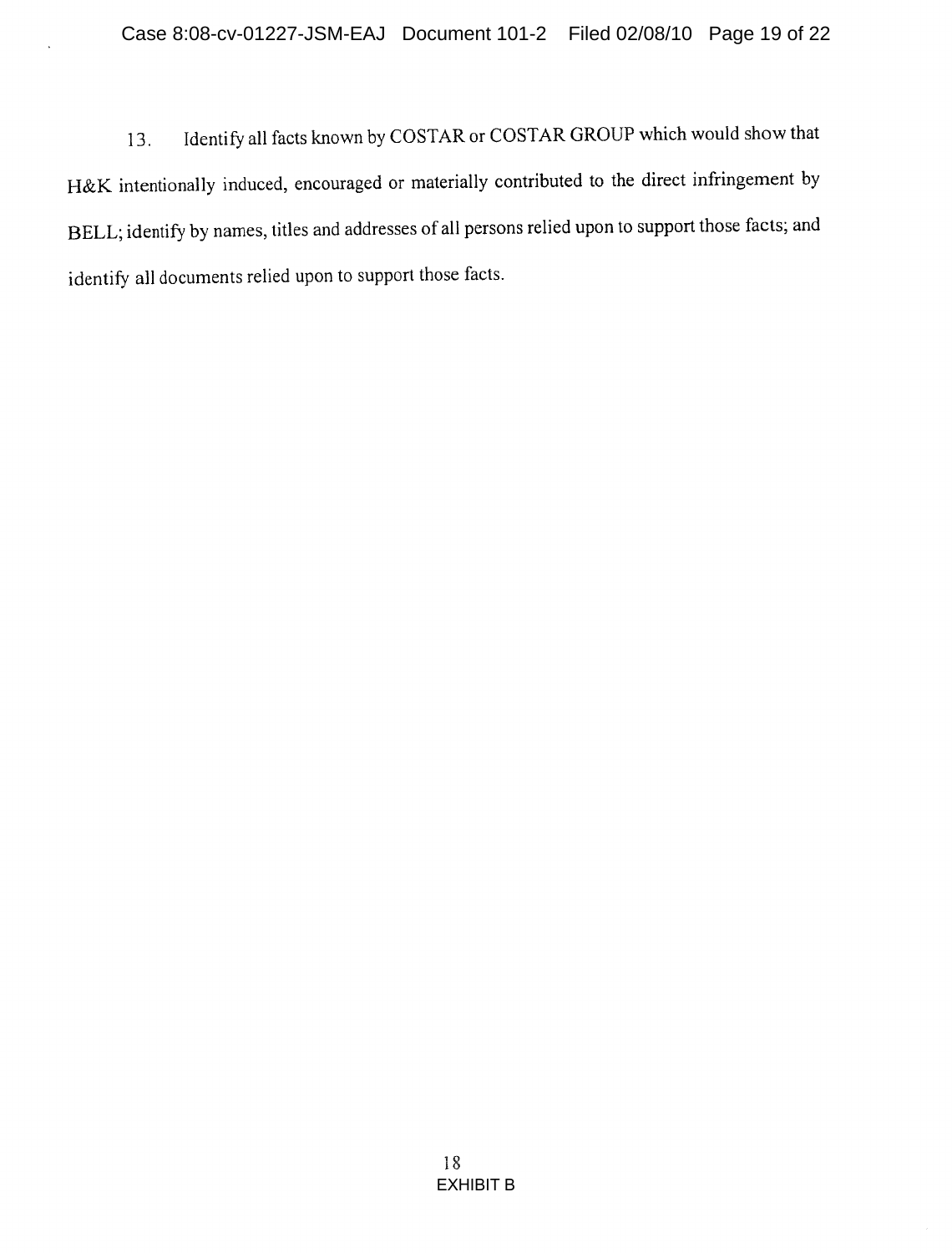Identify each person whom COSTAR or COSTAR GROUP believes or suspects has 14. knowledge or information of any fact or matter that relates to the allegations in the Complaint, that is relevant to defenses in this action, or that relates to any defense asserted by COSTAR or COSTAR GROUP. In addition, describe in as much detail as is possible the substance of the knowledge or information that COSTAR or COSTAR GROUP believes or suspects each such person may have and identify each and every document relating to such matters.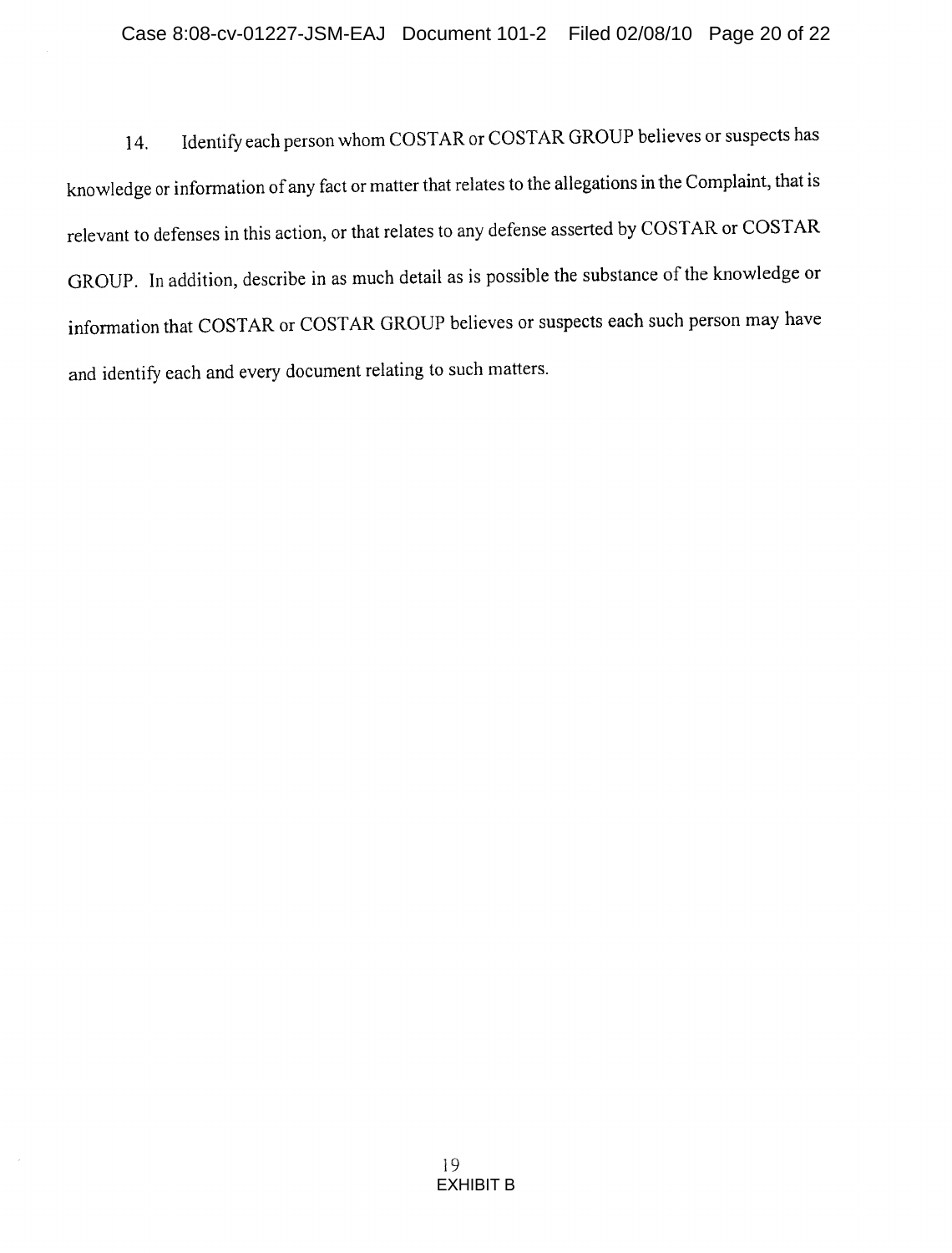Identify all persons who assisted in the preparation of answers to these interrogatories, 15. and for each such person, identify the particular interrogatories where that person provided assistance and describe the information or assistance provided by that person on an interrogatory-byinterrogatory basis.